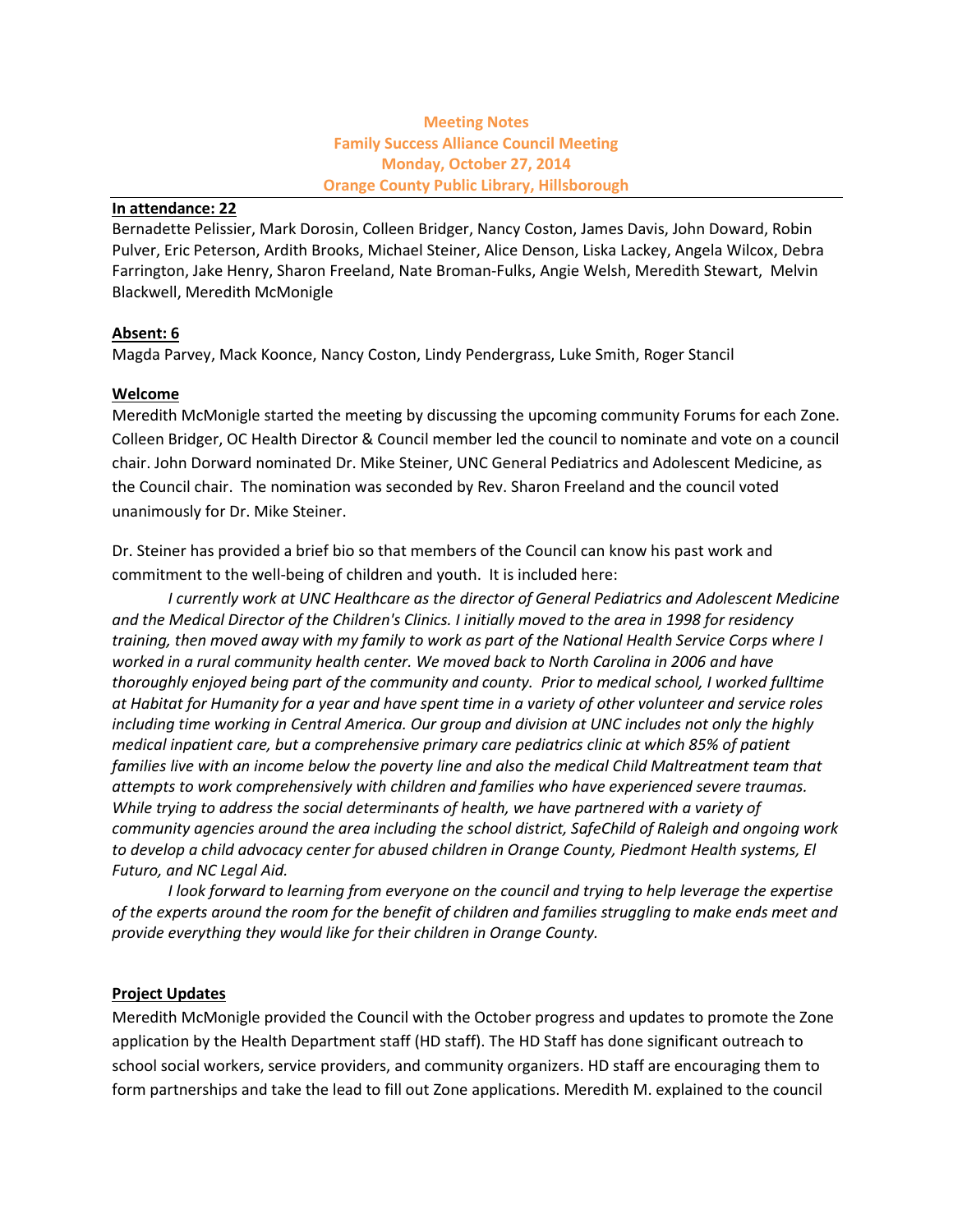who the Zone champions were for each zone and invited the Council to come out to any if not all of the Zone community listening sessions. She explained the expectations and format of the zone listening sessions.

### **Application Scoring Process**

Meredith M. reviewed the Zone application scoring process originally presented during the October  $1<sup>st</sup>$ meeting. The written application has a total of 105 points (20 points from quantitative data from HD staff and 85 points on written feedback from Zones). The written application rubric, which was originally seen by the Council on October 1<sup>st</sup> and included in the application, was included in the Council packet. Meredith explained the measures of quantitative data for each zone. The Council agreed that each Council member will score each Zone application.

Meredith M. asked the Council to decide how many points the Council would attribute to scoring the oral presentations. The Council decided not to score the presentations per se but to use the presentation as a dialogue piece for Q&A. This means that the Council will receive the written applications from each Zone at the November 24<sup>th</sup> meeting and read the applications between November 24<sup>th</sup> and December 16<sup>th</sup>. However the Council agreed not to give an application final score until after each Zone has presented on December 16, 2014. Following each Zone in-person Q&A on December 16<sup>th</sup>, each Council member will give the Zone a score out of 105 points.

# **Gap Analysis**

Meredith Stewart reviewed the Gap Analysis. She explained how the HD staff came up with the evaluation framework. Meredith broke down each aspect of our four goals and the results that will be used. The primary components are Education, Health, & Family and Community. Council members provided feedback regarding results related to substance abuse, nutrition, and risk behaviors. This feedback will be incorporated into the ongoing planning of the gap analysis for Spring 2015 in the two selected zones.

# **Collective Impact**

Angie Welsh, Senior VP of Community Impact at United Way of the Greater Triangle, discussed Collective Impact. Angie described the benefits of practicing collective impact, and she shared UWGT's positive and ongoing experience with shifting to Collective Impact. Angie strongly supported collective impact as the path for FSA to continue. She provided handouts that showed a United Way Collective Impact cradle to career model from Salt Lake City, Utah